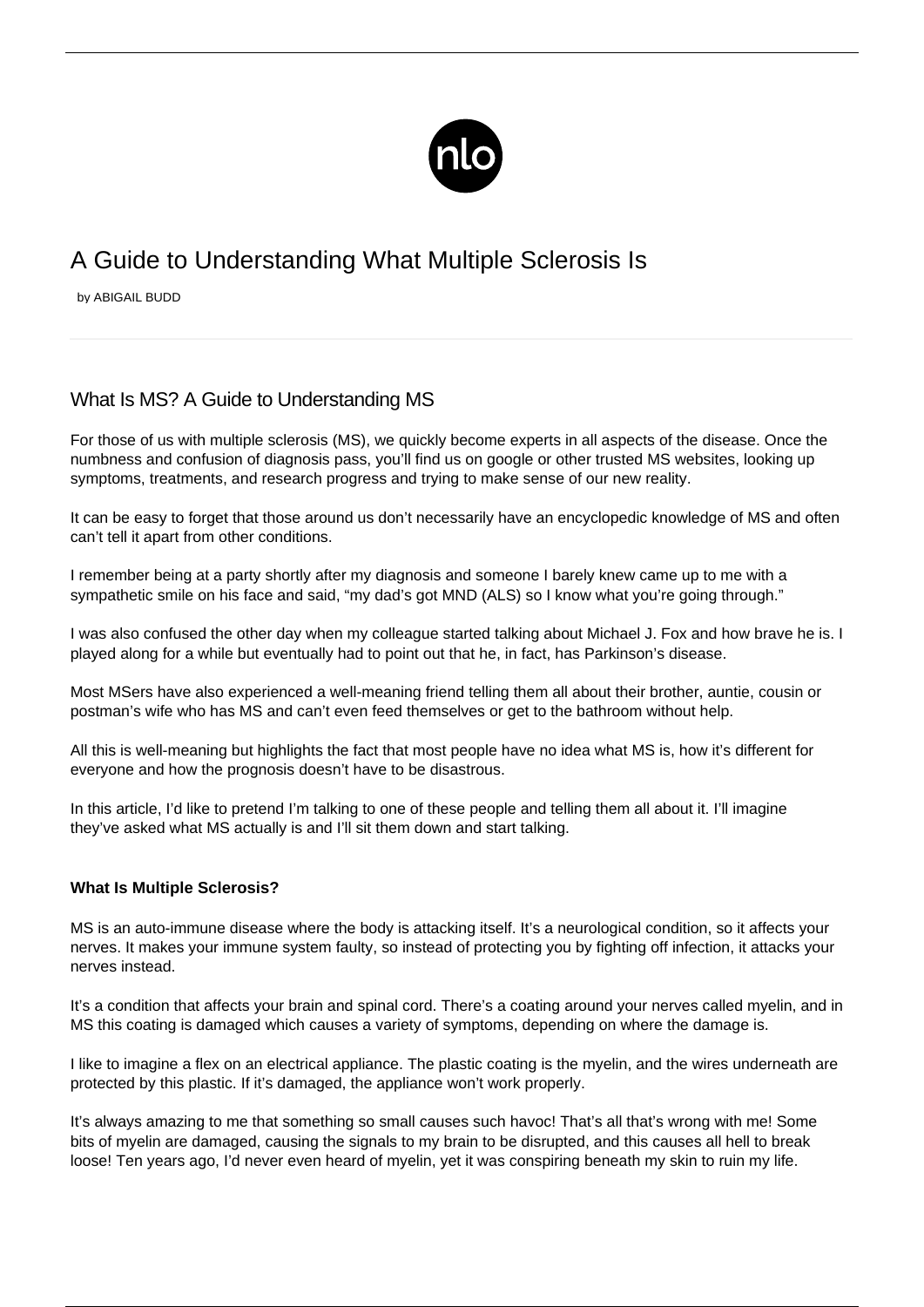### **Are There Different Types of MS?**

Yes, there are four different types of MS:

- **Relapsing and remitting MS (RRMS)** This is the most common form of MS, and about 85 percent of people are initially diagnosed with this. People with RRMS have flare-ups of symptoms called relapses which can last a few weeks but can then get better completely. Over time and if you have a particularly nasty relapse, then residual damage can occur which causes disability.
- **Secondary progressive MS (SPMS)** In SPMS symptoms worsen over time or without the regular relapses and remissions. Most people with RRMS will develop SPMS over time. I am in the process of being diagnosed with this as I don't have obvious relapses and scan show no new disease activity.
- **Primary progressive MS (PPMS)** Only around 10 percent of people with MS have this form of the disease. It's characterized by a steady worsening of symptoms from the beginning with no relapses or periods of remission.
- **Progressive relapsing MS (PRMS)** This is rare as only 5 percent of people with MS have this. It's characterized by steadily worsening symptoms from the beginning with acute relapses with no remission and recovery,

There's also such a thing as Clinically Isolated Syndrome where you have one major relapse, completely recover and never have any other symptoms. I think I'll choose that type of MS, please!

#### **What Causes MS?**

This is a good question, and scientists and medical experts have been arguing about [what causes MS](/what-causes-ms/) for years. From genetics to environmental to lifestyle, here are some potential causes of MS.

#### **Genetic Factors**

[No single gene causes MS](/ms-hereditary/), and over 100 different genes might affect your chances of getting it. It's not directly inherited from parent to child, and there's little chance of you being more likely to get it just because a family member has it.

MS can occur more than once in a family, but it's more likely this won't happen. According to statistics, there's only around a 1.5 percent chance of a child developing MS when their mother has it and 2.7 percent chance if your sibling has it.

This is a relief for parents like me as the guilt of having MS is enough without worrying about passing it on to children.

Next page: What causes MS? How is MS diagnosed? Who is at risk for MS? And what are the symptoms of MS?

#### **What Causes MS?**

#### **Environmental Factors**

Geographically, people closer to the equator are much less likely to get it, and it's much more common in Scotland, Canada, and Scandinavian countries. This is changing though, and some academics think that the spread of a more western diet might be having an impact on Asian countries as MS is on the rise there. It's also strange that Australia has such a high MS population, seeming to disprove the theory that sunlight could be a factor and hinting at diet being a possible cause.

There is a link between vitamin D deficiency and MS, especially in the womb or early childhood. This could also be linked to living in sunnier places as mentioned above as those with higher exposure to sunlight in the womb and childhood are at a reduced risk of vitamin D deficiency.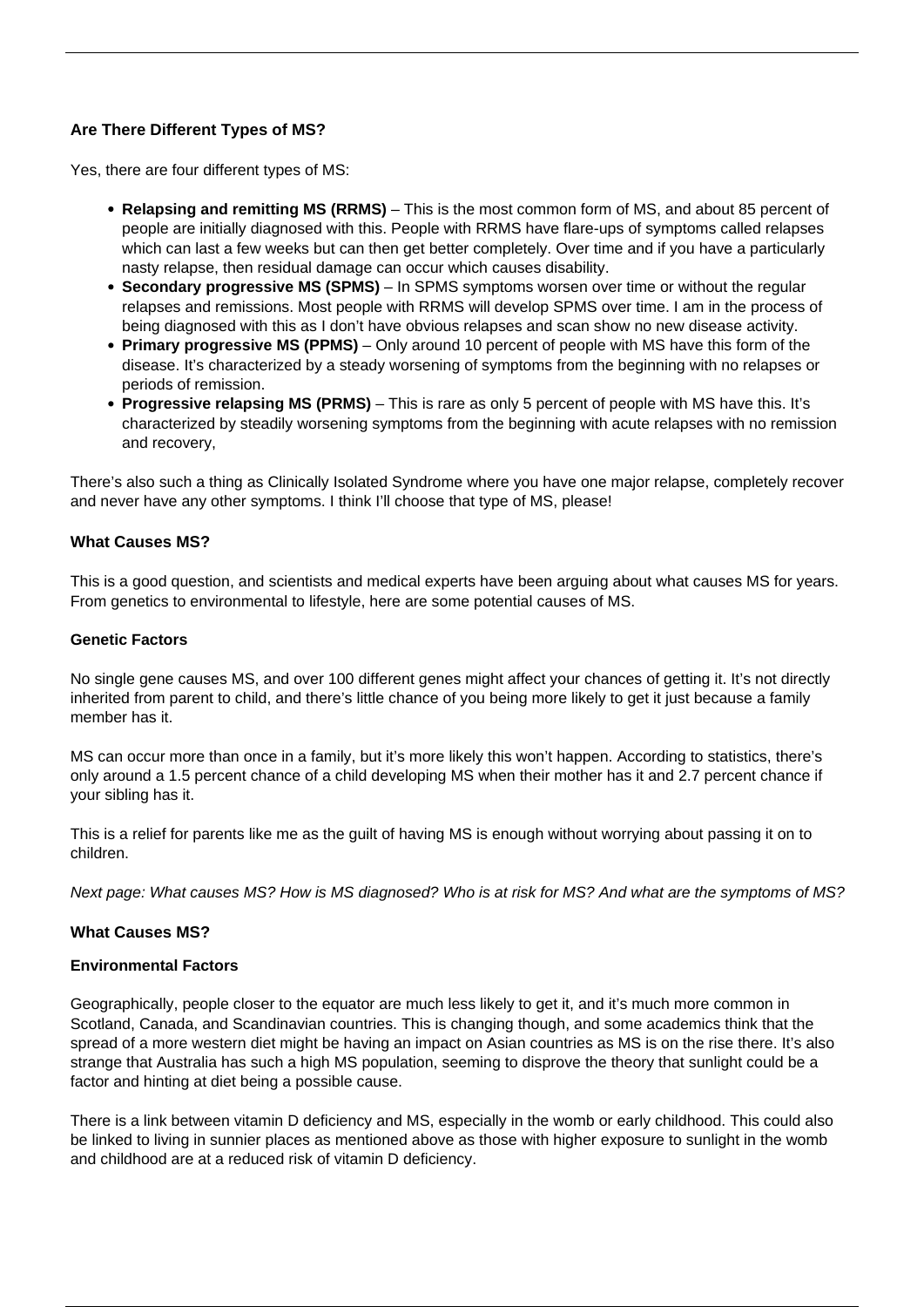Infection such as the [Epstein-Barr virus has also been linked to MS](/epstein-barr-virus-and-ms/) but not everyone who's carried the infection gets MS, so it can't be the whole story.

#### **Lifestyle Factors**

Smoking is the worst thing you can do as evidence now proves it can increase the progression and some people even think it causes MS. This is because it can have a negative impact on the immune system and cause inflammation. Give up now. No excuses.

Obesity can also increase your chance of getting MS, possibly due to making your immune system overactive and causing inflammation or by vitamin D deficiency caused by obesity.

Although losing weight can be harder for those with MS as exercise isn't always easy, following a diet and eating healthily can have a dramatic effect on weight and well-being. I managed to lose around 50lbs by following one of the MS diets and cutting out foods such as dairy and gluten helped with fatigue.

So, it's not clear from the above what causes MS. It's frustrating not knowing for sure, but I'm encouraged that it's probably not my fault and there are things I can change to improve it.

#### **How Is MS Diagnosed?**

It can take several months to [diagnose MS](/how-is-multiple-sclerosis-diagnosed/) because it's different for everyone and there can be many symptoms going on at once. A range of other causes also needs to be explored and ruled out before a diagnosis can be made.

For example, a deficiency in vitamin B can cause mobility problems. Tests found that I was deficient in vitamin B, so I was treated for this before diagnosis to rule it out. Unfortunately, the treatment didn't make any difference, and it was obvious something more sinister was going on.

A neurologist will use a specific criterion called the McDonald criteria to diagnose MS, and [further tests](/testing-for-ms/) follow this.

- **Neurological exam** The neurologist will ask a lot of questions about your family and medical history to build up a picture of you. A physical examination is then carried out, to identify changes or weaknesses in your eye movements, leg or hand coordination, speech or reflexes, balance and walking. Even if he has a good idea that you have MS, he won't diagnose it till further tests are carried out. This exam was painless, and I was fully clothed, so there was nothing to worry about.
- **Magnetic Resonance Imaging (MRI)** An MRS scanner is a huge contraption that uses powerful, magnetic fields to create an image of the inside of your brain and spinal cord. You have to lay still while you're wheeled into it and waited around 20-40 minutes while it scans you.

It's extremely loud and claustrophobic, and I was terrified the first time I had a scan, but you soon get used to it, and I've fallen asleep the last couple of times! It's extremely accurate and can pinpoint the location and size of lesions on your brain causing the symptoms. The MRI scan can diagnose MS in 90 percent of people and is also used to detect changes in disease activity, indicting SPMS.

I will never forget the look on the face of the lady who did my initial scan. She obviously saw what was going on and asked if I had an appointment to see my neurologist soon. I cheerfully confirmed that I did and thought nothing of it but, looking back, she must have known.

- **Evoked potentials tests** This test is painless and involves testing the time it takes your brain to receive messages from your eyes, ears, and skin by having electrodes attached to your skull. The message will be slower in those with MS if the myelin has been damaged. I remember finding this test quite good fun!
- **Lumber puncture** Also known as a spinal tap, this involves removing spinal fluid, and I found this extremely painful and upsetting! The test is looking for antibodies which aren't found in people who don't have MS.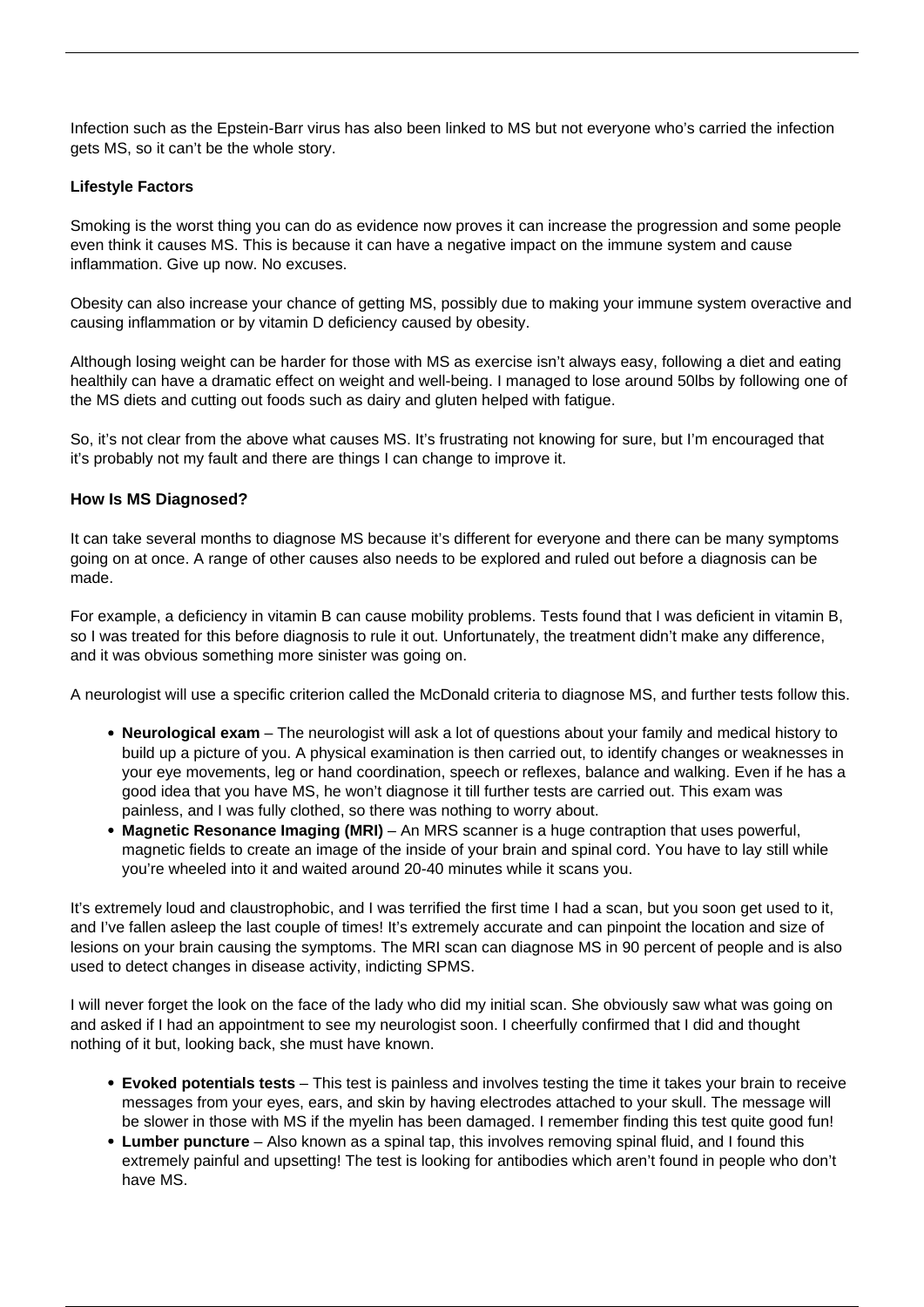**Other tests** – You may also have blood tests, inner ear tests and urine tests to rule out other conditions.

#### **Who Is at Risk for MS?**

Usually, people are diagnosed with MS between the ages of 20 and 40, but many of those people identify symptoms in their teens, and it takes years to piece it together to come up with MS. Often, the symptoms don't seem to go together, so it's only by looking back do you link the symptoms up.

[Children can also get MS](/ms-children/) but only around 5-10 percent of people with MS report symptoms under the age of 16.

MS has a more significant impact on women and three times more women are diagnosed with it than men. Researchers are still trying to figure out why and maybe hormones also play a part in its cause.

#### **What Are the Symptoms of MS?**

As mentioned above, numerous symptoms can be caused by the damaged myelin sending confused messages to the brain, and no two people will experience MS in the same way.

Some of the most common symptoms are listed below.

- Mobility issues This includes difficulty walking or standing, and weakness or spasticity in the limbs. Foot drop can also cause a problem with walking.
- Balance problems Often exacerbated by inactivity.
- MS hands Weakness and numbness, causing difficulty holding things or doing manual tasks.
- Fatigue 60-80 percent of people with MS experience crippling fatigue which isn't the same as tiredness.
- Bladder and bowel issues Needing to go frequently, being unable to empty the bladder fully as well as constipation or incontinence.

Next page: What are the symptoms of MS? How is MS treated? And what does life with MS look like?

#### **What Are the Symptoms of MS?**

- Sexual problems Especially erectile dysfunction in men.
- Pain Including strange neuropathic sensations.
- Pins and needles and numbness.
- Sight problems Including optic neuritis.
- Heat sensitivity Worsening of symptoms in extreme heat or cold.
- Cognitive problems Memory, concentration and word retrieval.
- Speech difficulties.
- Swallowing problems.

Luckily, we won't suffer all these symptoms all the time, and in those with RRMS, a full recovery can be made after a flare-up or relapse in symptoms.

#### **What MS Treatment Options Are Available?**

The best treatment for those with RRMS are disease-modifying drugs or therapies (DMD/DMT's), and it's advised people start on these as soon as possible after diagnosis. These include injections and infusions as well as daily drugs, but sometimes the side effects seem to outweigh any benefits you may feel.

The research suggests, however, that being on DMT's can reduce the number and severity of relapses and can prevent progression, so it's worth trying different kinds till you find one that suits you. It's also worth pointing out that different drugs and therapies are being developed all the time so if one doesn't suit you, speak to your